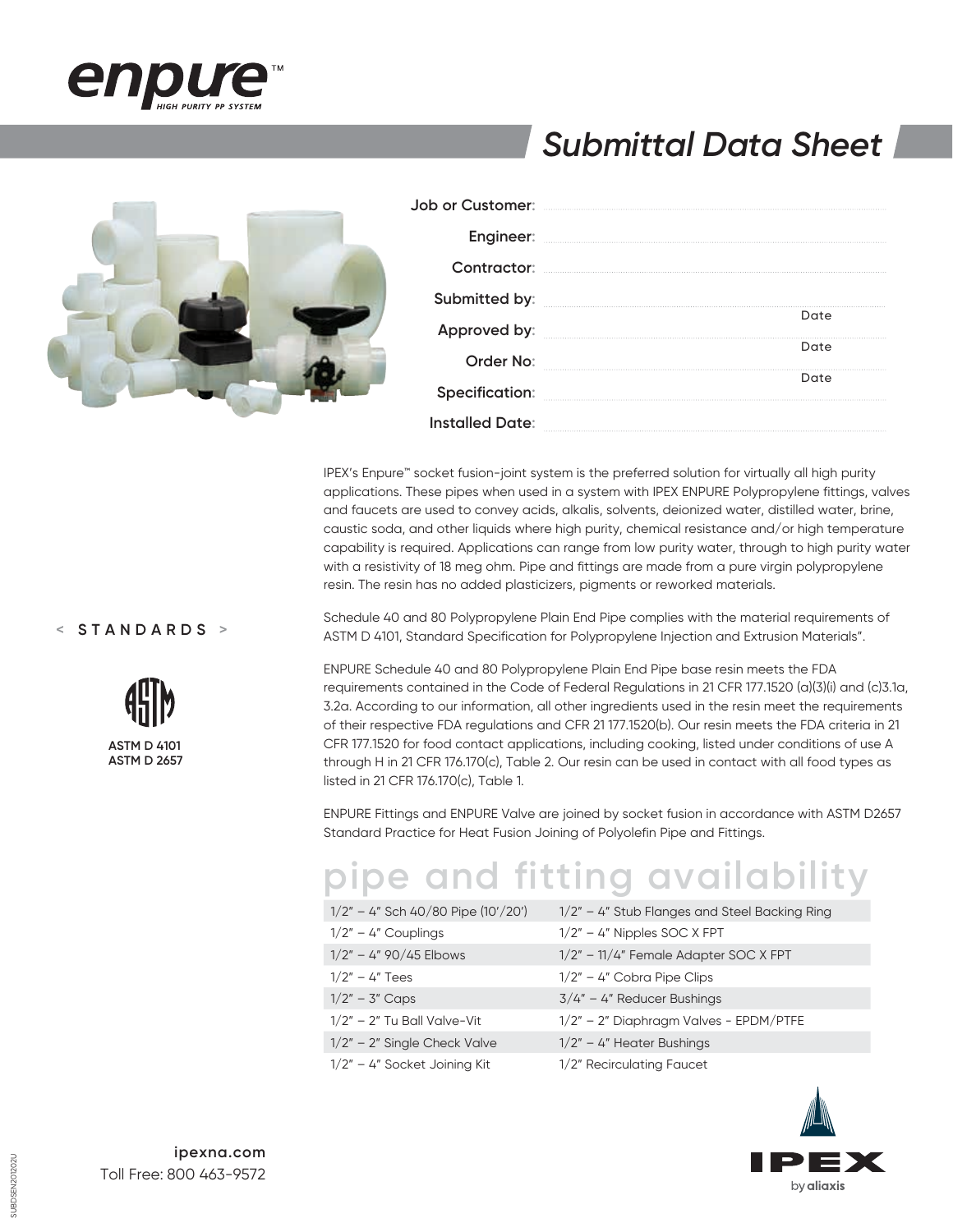

# **Joining Methods – Socket Fusion**

Socket fusion welding involves fusing the pipe to the socket of the fitting. The joint is made by simultaneously fusing the male and female surfaces by special manual or automatic heating devices. The welding tool in its simplest form consists of a heating surface on which a series of heater bushings are mounted; and a heater system, with an automatic temperature controller.No additional materials are required for this type of welding. Socket welding does not affect the chemical resistance of the polypropylene, nor does it influence the chemical resistance or pressure resistance of the assembled pipe, fittings and valves.

There are two different tools available for socket fusion: a hand-held tool and a bench fusion machine. When any of the following is required – larger sizes, high volume joints per day or absolute consistency of the welds – the use of a bench fusion machine (manual or hydraulic) is recommended. Below are detailed instructions for the use of our hand-held tool.

**Note:** For bench fusion machine procedures, please consult Enpure Technical Manual.

#### **Socket Fusion with Hand Held Tools**

The method described here applies only to thermal welds using manual-type welding equipment.

#### **Step 1: Preparation**

Select the heater bushing and the heating spigot of the required diameters, insert and secure the bushings to the heating paddle.

### **Step 2: Clean Surfaces**

Carefully clean the Teflon<sup>®</sup> coated contact surfaces. Use only a clean dry cloth.





# **Step 3: Heating Tool**

Set the temperature of the heating tool. To form the joint correctly, the temperature should be between 480°F (250°C) and 520°F (270°C). Plug the heater into a dedicated and grounded 110-volt outlet ensuring that the outlet is protected by circuit breakers or fuses.

**CAUTION:** Handle the heater bushings carefully. Damage to the Teflon coating on the heater bushings can result in irregular heating resulting in inferior joints.

**NOTE:** Using other electrical devices on the same power source causes amperage loss resulting in poor welds.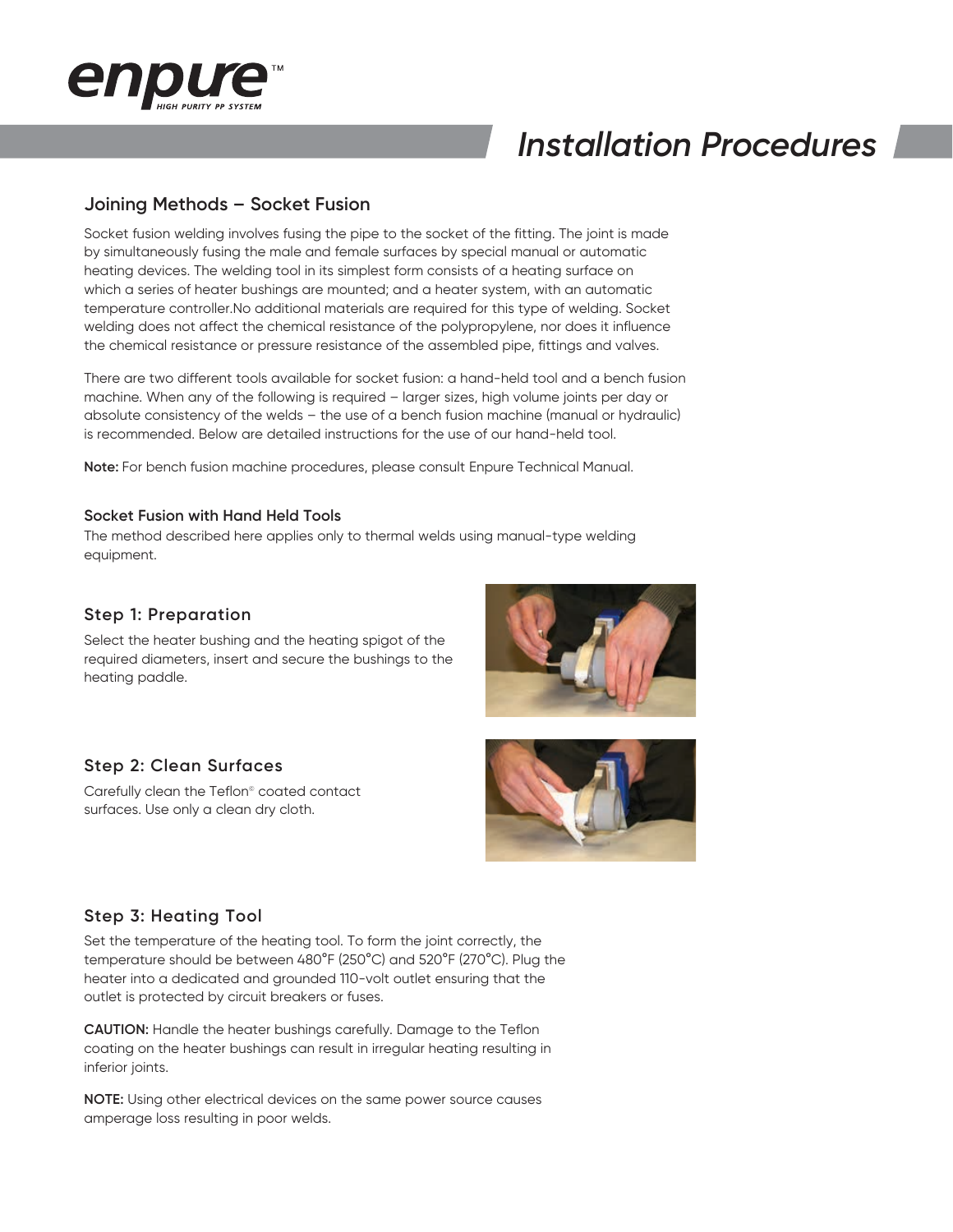

# **Step 4: Cut Pipe**

Cut the pipe at right angles and chamfer the newly cut edge at an angle of 15° and a depth as per Table 1.





#### **TABLE 1 – CHAMFER DEPTH**

| Pipe Size OD (in.) | Chamfer Depth Sm (in.) |  |  |
|--------------------|------------------------|--|--|
| 1/2                |                        |  |  |
| 3/4                |                        |  |  |
| 1                  | 5/32                   |  |  |
| 11/4               |                        |  |  |
| 11/2               |                        |  |  |
| 2                  |                        |  |  |
| 3                  | 3/16                   |  |  |
| 4                  |                        |  |  |

### **Step 5: Check Fit**

Check pipe and fittings for dry fit before fusing together.

### **Step 6: Make Insertion Reference**

The length of pipe to be inserted varies by the pipe diameter. For the correct length of insertion, refer Table 2. Once selected, mark the pipe at the correct insertion length L.



### **Step 7: Make Longitudinal Reference**

Mark a longitudinal reference line on the outside of the pipe and the fitting to show a guideline to prevent the two parts from rotating while the joint is being made.

# **Step 8: Clean Pipe and Fitting**

Clean the fitting and pipe of any traces of oil or grease on the weld surfaces with an approved cleaning agent such as isopropyl alcohol.



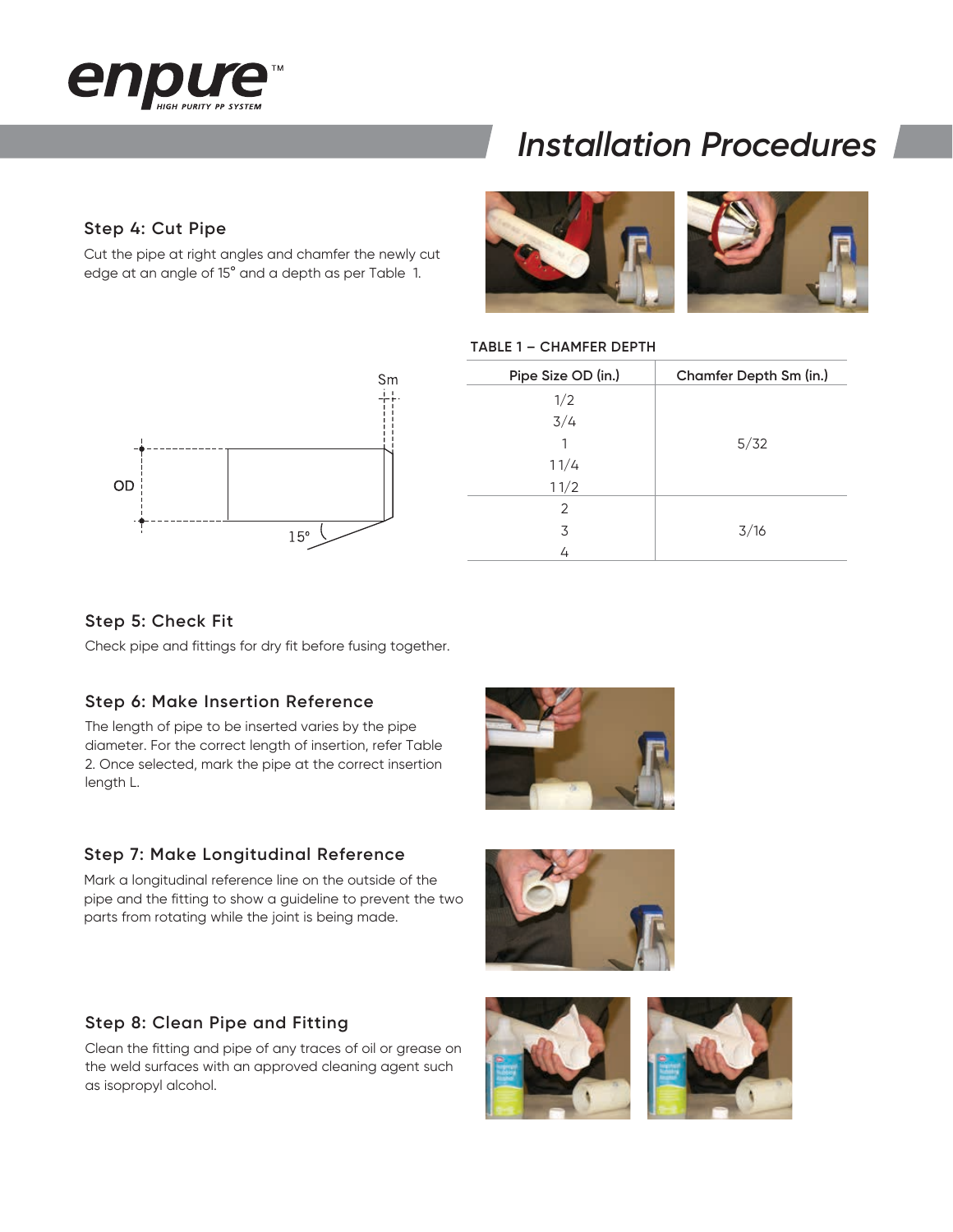

# **Step 9: Check Bushings Temperature**

Check that the thermostat green light is on steady or, if external conditions require the use of a Tempilstik\*, use the correct Tempilstik to check the bushings temperature.

**CAUTION:** DO NOT USE THE STICK ON THE PARTS OF THE BUSHINGS THAT WILL COME IN CONTACT WITH PIPE, FITTINGS OR VALVES.

**NOTE:** If creating a joint in cold weather, double-check the thermostat reading with the Tempilstik. Should the Tempilstik indicate an insufficient tool temperature, simply increase the thermostat setting by small increments until the Tempilstik deposit on the tool evaporates. After any changes to the temperature dial, the red light will come on. You must wait for the green indicator light before using the Tempilstik.

**NOTE:** Overheating or underheating of the pipe and fittings may result in a poor joint.



### **Step 10: Heat Components**

Briefly and simultaneously engage both pipe and fitting with their respective bushing to determine interference. If substantially more resistance is offered by either the pipe or the fitting, begin your insertion with just that one item. Start the insertion of the second item once the first has reached the bushing half point. If the same resistance is observed, start both pipe and fitting insertion simultaneously.

Once the mark on the pipe reaches the edge of the female bushing, and the top of the fitting reaches the stop on the male bushing, apply just enough pressure to prevent "kickback" and hold together for the recommended times as shown in Table 3.

**NOTE:** Heating time starts from the moment of full insertion of both pipe and fitting.

**NOTE:** If the pipe and fitting do not fit tightly on the heater bushing, heating time should start when the components have swelled to just contact the surface of the heater bushings.

# **Step 11: Assembly**

Once the recommended heating time has elapsed, quickly remove the elements from the heater bushings and fit the pipe into the socket for the entire insertion length as determined and marked previously. Do not turn the pipe in the socket.

Ensure the longitudinal reference marks are perfectly aligned.



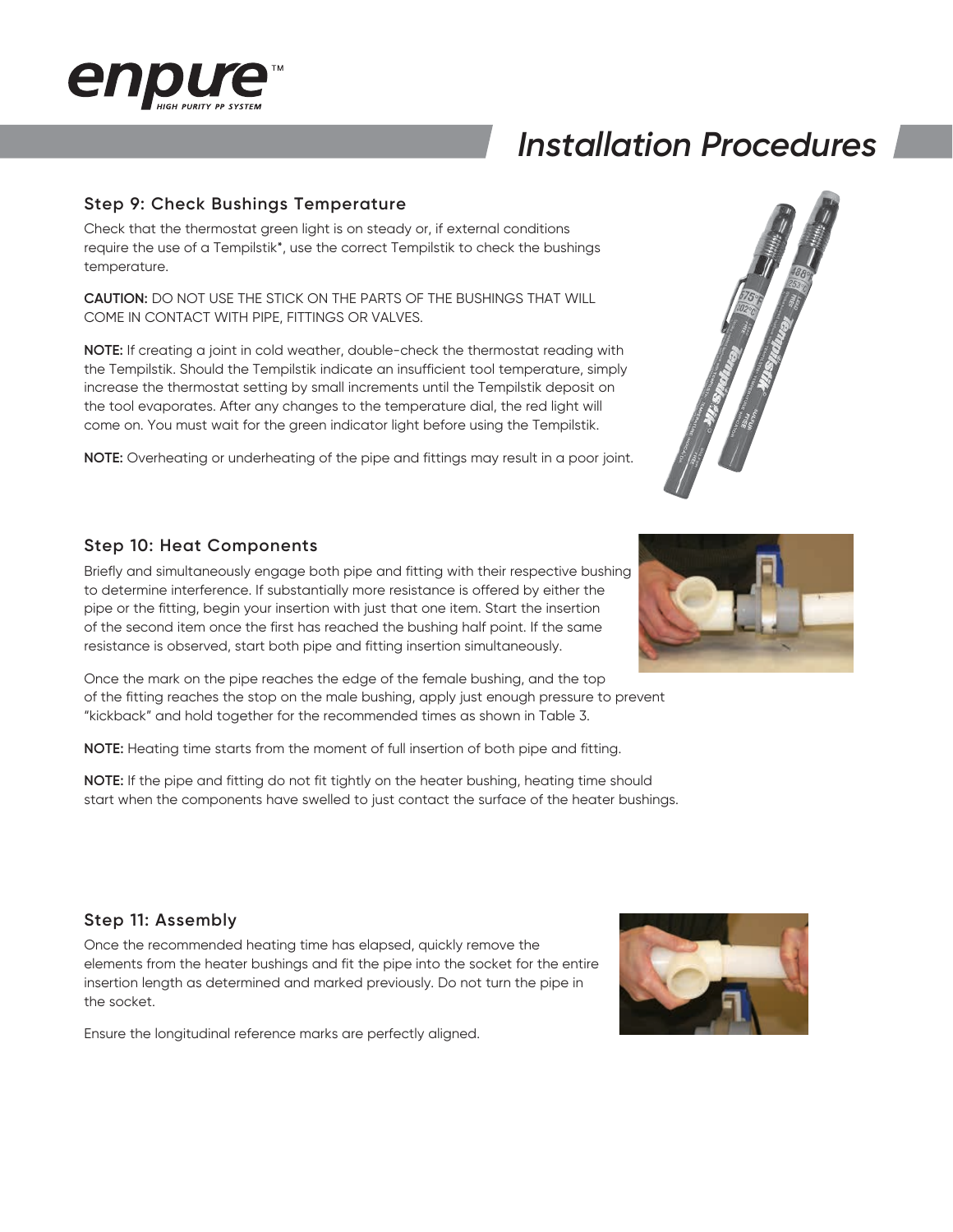

### **Step 12: Assembly**

Hold the joint together for the welding time shown in Table 3. This will allow sufficient time for the components to fuse together.

### **Step 13: Joint Setting**

Leave the joint to cool slowly at ambient temperature for the recommended cooling time minimums as shown in Table 3. Allow for proper cooling before pressurizing and testing the system.

**NOTE:** Never dip the joint into water or expose it to a forced airstream in order to cool it quickly as this will result in weak joints.

#### **TABLE 2 – PIPE INSERTION LENGTH**

| Pipe Size (in.) | Insertion Length L (in.) |  |  |
|-----------------|--------------------------|--|--|
| 1/2             | 0.59                     |  |  |
| 3/4             | 0.70                     |  |  |
| 1               | 0.78                     |  |  |
| $1 - 1/4$       | 0.78                     |  |  |
| $1 - 1/2$       | 0.90                     |  |  |
| 2               | 0.98                     |  |  |
| 3               | 1.30                     |  |  |
| 4               | 1.40                     |  |  |



#### **TABLE 3 – SOCKET FUSION TIMING**

| <b>Pipe Size</b> | <b>Heating Time at</b><br>500°F (260°C) | <b>Welding Time</b><br>(sec) | <b>Cooling Time</b> |       |
|------------------|-----------------------------------------|------------------------------|---------------------|-------|
|                  | (in.)<br>(sec)                          |                              | (sec)               | (min) |
| 1/2              | 10                                      | 4                            | 120                 | (2)   |
| 3/4              | 10                                      | 4                            | 120                 | (2)   |
| 1                | 12                                      | 6                            | 240                 | (4)   |
| $1 - 1/4$        | 12                                      | 6                            | 240                 | (4)   |
| $1 - 1/2$        | 18                                      | 6                            | 240                 | (4)   |
| 2                | 24                                      | 8                            | 360                 | (6)   |
| 3                | 30                                      | 8                            | 360                 | (6)   |
| 4                | 35                                      | 10                           | 480                 | (8)   |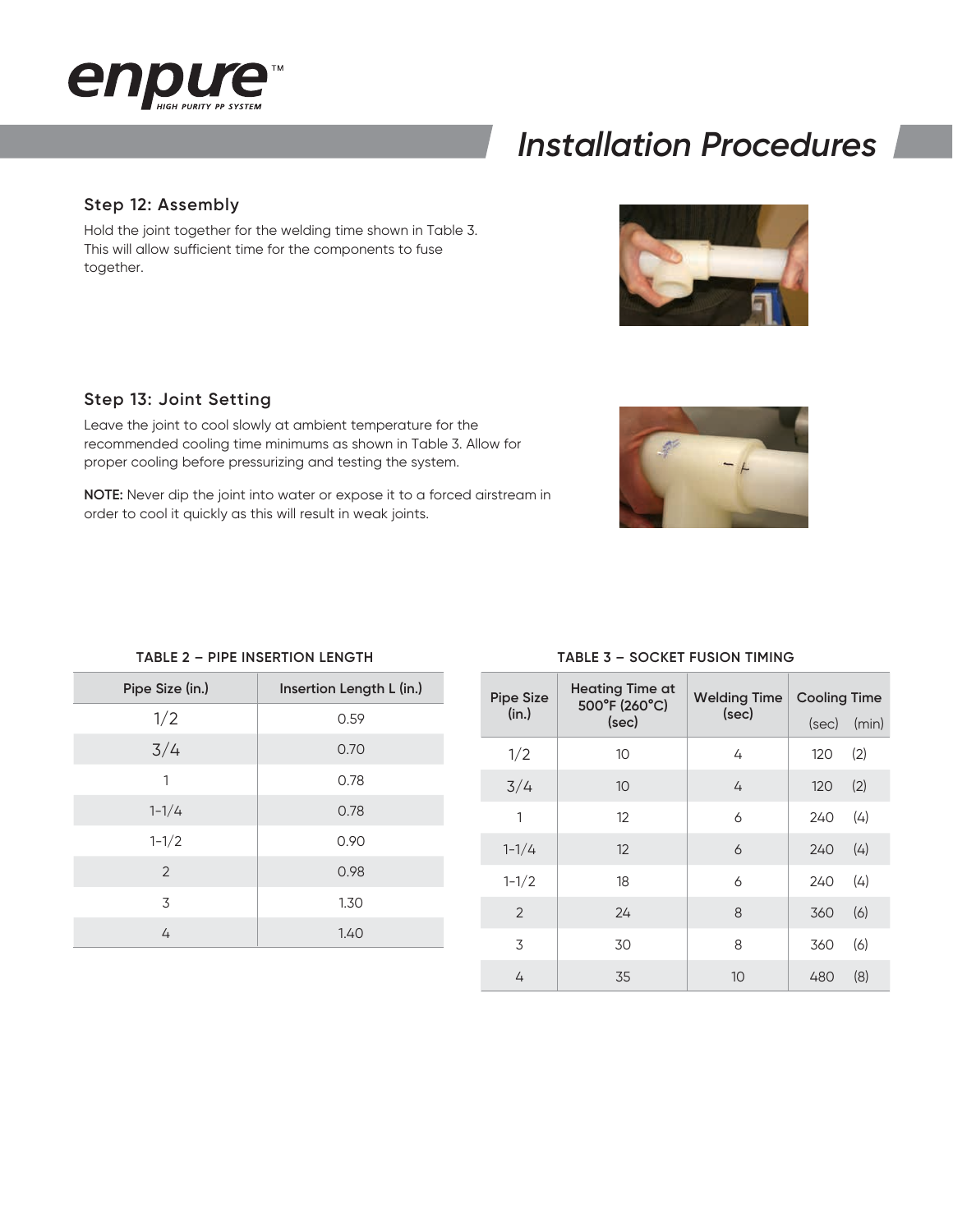

# *Hydrostatic Testing Products*

# **WARNING**

Use of compressed air or gas in PVC/CPVC/PP/PVDF pipe and fittings can result in explosive failures and cause severe injury or death.

- NEVER use compressed air or gas in Enfield or Labline pipes, fittings, or accessories.
- NEVER test Enfield or Labline systems with compressed air or gas, or air-over-water boosters.
- ONLY use Enfield or Labline systems for water and approved chemicals.

#### **Site Pressure Testing**

The purpose of an onsite pressure test is to establish that the installed section of line, and in particular all joints and fittings, will withstand the design working pressure, plus a safety margin, without loss of pressure or fluid.

IPEX recommends that a pressure test is conducted after completing the first 20 or 30 joints to ensure proper installation procedures are being followed.

#### **Hydrostatic Test Procedure**

- 1. Fully inspect the installed piping for evidence of mechanical abuse and/or suspect joints.
- 2. Split the system into convenient test sections not exceeding 1,000 ft.
- 3. Slowly fill the pipe section with clean water, taking care to evacuate all entrapped air in the process. Do not pressurize at this stage. Water temperature should not exceed 80°F.
- 4. Leave the section for at least 1 hour to allow equilibrium temperature to be achieved.
- 5. Check the system for leaks. If clear, check for and remove any remaining air and increase pressure up to 50 psi. Do not pressurize further at this stage.
- 6. Leave the section pressurized at 50 psi for 10 minutes. If the pressure decays, inspect for leaks. If the pressure remains constant, slowly increase the hydrostatic pressure to 1 1/2 times the nominal working pressure or as specified by the authority having jurisdiction.
- 7. Leave the section pressurized for a period not exceeding 1 hour. During this time, the pressure should not change.

If there is a significant drop in static pressure or extended times are required to achieve pressure, either joint leakage has occurred or air remains in the line. Inspect for leakage and if none is apparent, reduce the pressure and check for trapped air. This must be removed before further testing.

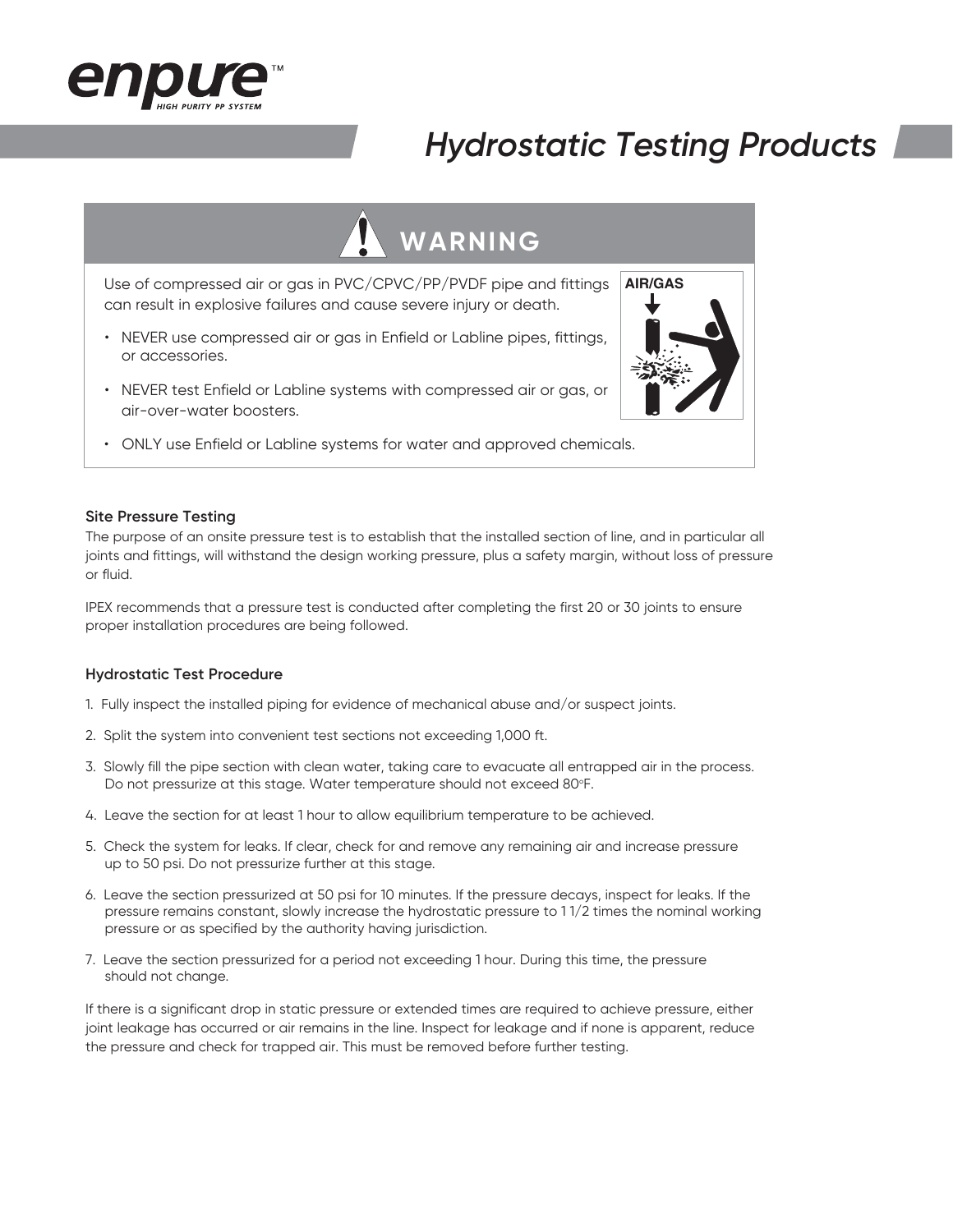

# *Physical Properties*

|                                                      | <b>Materials</b>  |                  |  |
|------------------------------------------------------|-------------------|------------------|--|
| <b>Properties</b>                                    | <b>Natural PP</b> | <b>Standards</b> |  |
| <b>Specific Gravity</b>                              | 0.9               | ASTM D792        |  |
| Tensile Strength at Yield (psi)                      | $3,700 - 4,100$   | ASTM D638        |  |
| Modulus of Elasticity Tensile (psi) at 73°F          | 165,000 - 185,000 | ASTEM D638       |  |
| Izod Impact, (ft.Ibs./in.) at 73°F, notched          | No Break          | ASTM D256        |  |
| Coefficient of Linear Expansion, (in./in./°F x 10-5) | 6.1               | ASTM D696        |  |
| Linear Expansion Factor, (in./100 ft./10°F)          | 0.732             |                  |  |
| Heat Distortion Temperature, (°F) at 66 psi          | $185^{\circ}$ F   | ASTM D648        |  |
| Thermal Conductivity, (BTU/in./hr./sq.ft./°F)        | 1.2               | ASTM C177        |  |
| Water Absorption, (%) 24 hrs. at 73°F                | 0.02              | ASTM D570        |  |